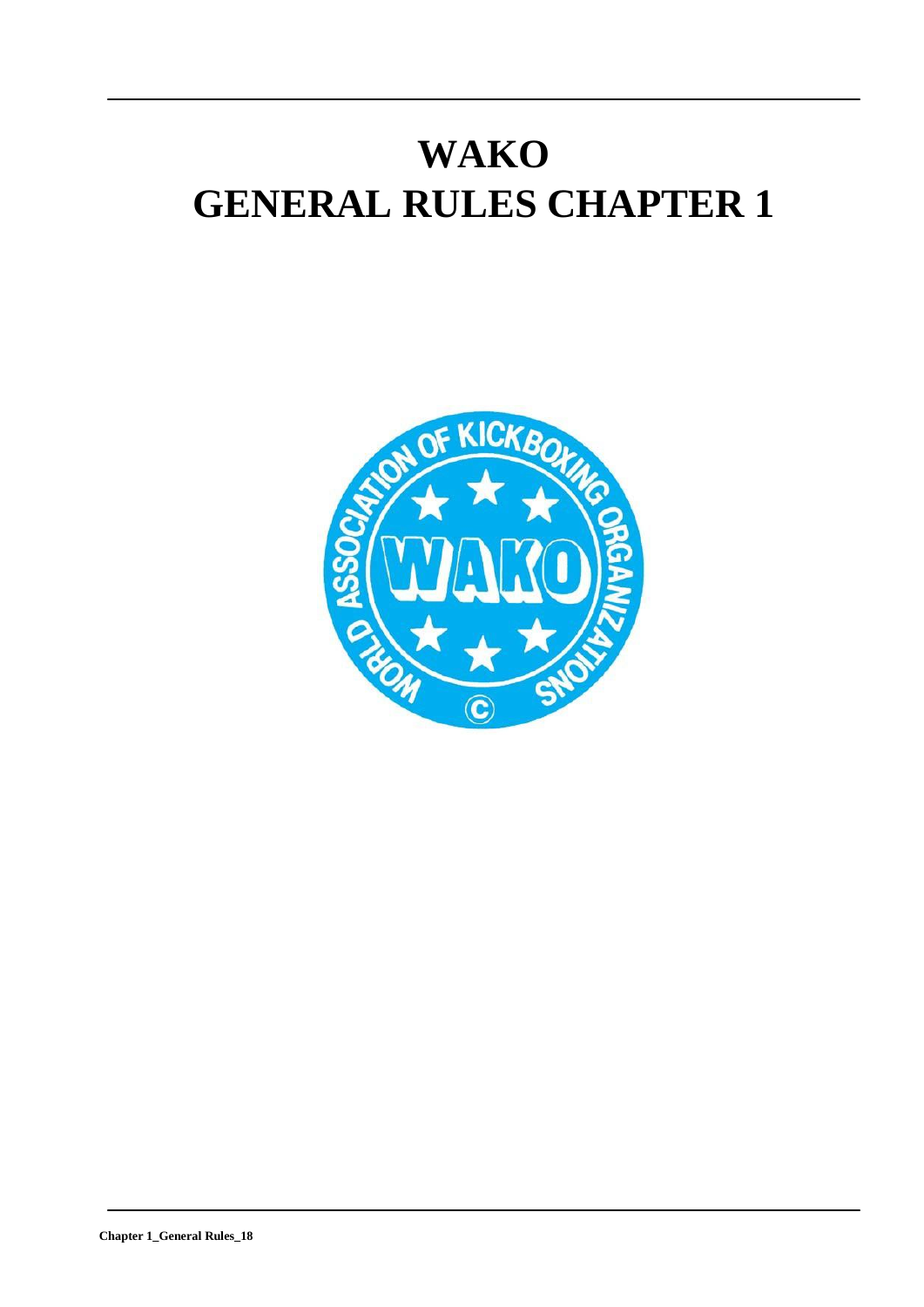

# **Table of Contents**

| Art. 1. Rule changes                                             | 4              |
|------------------------------------------------------------------|----------------|
| Art. 2. WAKO Event                                               | 4              |
| Art. 2.1. WAKO World Cups                                        | 4              |
| Art. 3. Health and Security                                      | 4              |
| Art. 3.1 Health of Fighters                                      | 4              |
| Art. 4. General, Equipment, Fighting Areas, Fighting Rules       | 4              |
| Art. 4.1 Basic                                                   | $\overline{4}$ |
| Art. 4.2 Competitions                                            | 5              |
| Art. 4.3 Equipment for competitions                              | 6              |
| Art.4.4 General for fighting/Equipment/Clothing                  | 6              |
| Art. 4.5 Drawing                                                 | 7              |
| Art. 4.6 WAKO Competition calendar                               | 7              |
| Art. 4.7 Registration/Drawing System                             | $\,8\,$        |
| Art. 4.8 Ranking/Seeding                                         | $\,8\,$        |
| Art. 4.9 Etiquette                                               | 8              |
| Art. 5. Official Championships and Tournament                    | 9              |
| Art. 5.1 Promoters                                               | 9              |
| Art. 5.2 Championships                                           | 9              |
| Art. 5.3 World Cups                                              | 9              |
| Art. 5.4 Championship Trophies (World/Continental Championships) | 9              |
| Art. 5.5 Championship Headquarters                               | 10             |
| Art. 5.6 Scales                                                  | 10             |
| Art. 5.7 Refreshments                                            | 10             |
| Art. 5.8 Tournament Check-List                                   | 10             |
| Art. 5.9 Weigh in Procedures                                     | 10             |
| Art. 5.10 Weight Classes                                         | 11             |
| Art. 5.11 Nationality of a fighter:                              | 11             |
| Art. 6. Protests                                                 | 12             |
| Art. 6.1 Event Protest/appeal                                    | 12             |
| Art. 6.2 Irregular protests                                      | 12             |
| Art. 7. Video evidence                                           | 13             |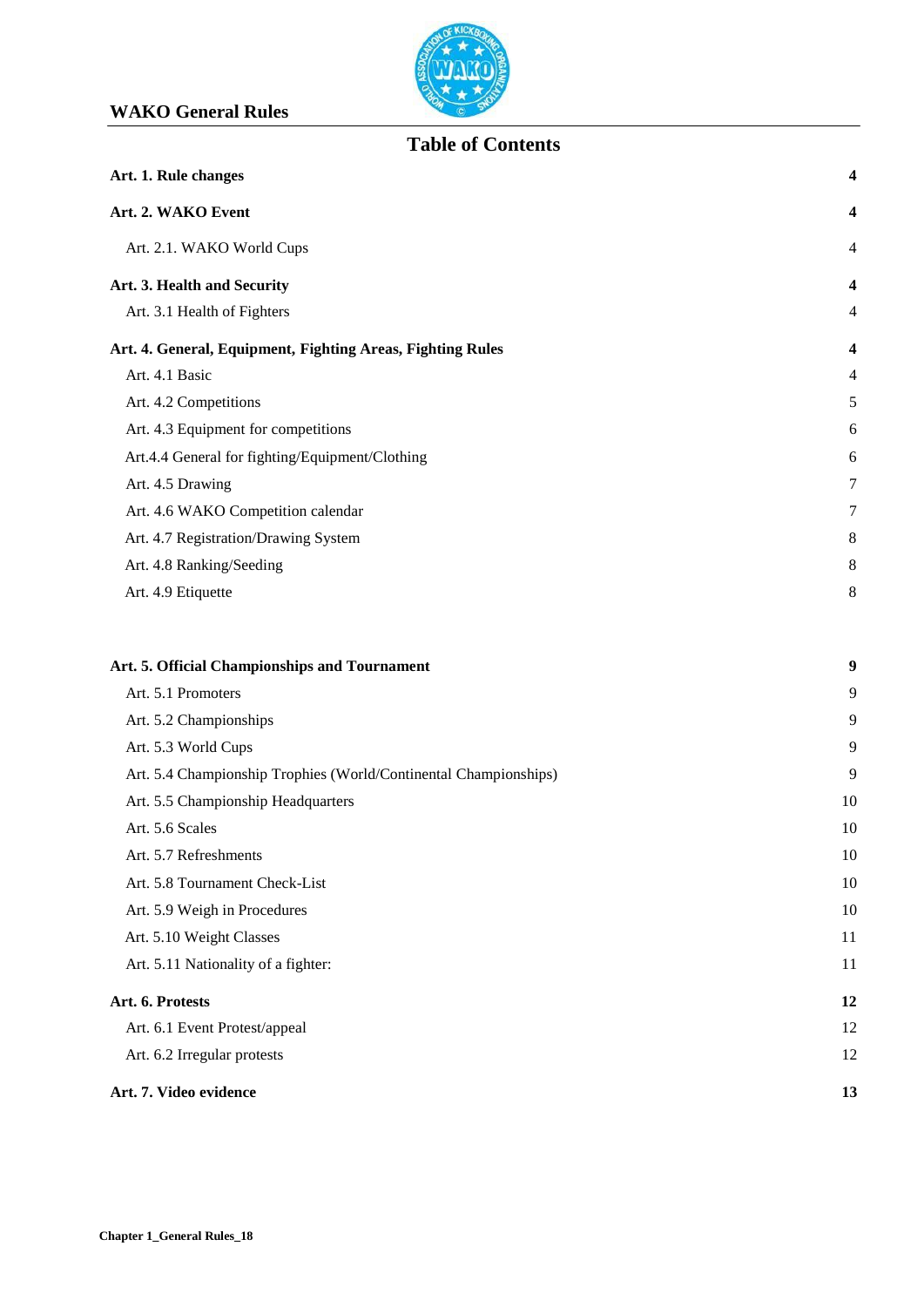

# **WAKO General Rules Art. 8. Officials in General 13 Art. 9. Unsportsmanlike behavior 13 Art. 10. [WAKO Representative](#page-12-2) 13 [Art. 11. Referee Committees of Tatami sports /](#page-12-3) Ring sports 14** [Art. 11.1 Tournament Committee /](#page-14-0) Computer Man 14 [Art. 11.2 Organizer](#page-13-0) / Observer 14 [Art. 11.3 Referee / Judges / Kick](#page-13-1) counter / Time and Score Keeper 14 [Art. 11.4 Announcer](#page-13-2) 14 [Art. 11.5 Doctor with](#page-14-0) Medical team 15 Art. 11.6 [Tournament](#page-14-1) Committee 15 **Art. 12. International Referee/Judge seminars and registration 15 [Art. 13. Medical, Health and](#page-15-0) Anti-Doping Committee 16 Art. 14. Technical [Committee](#page-15-0) 16** [Art. 14.1 Important for all](#page-15-0) WAKO officials 16 **Art. 15. Participation of WAKO members in other dissident international organizations 17**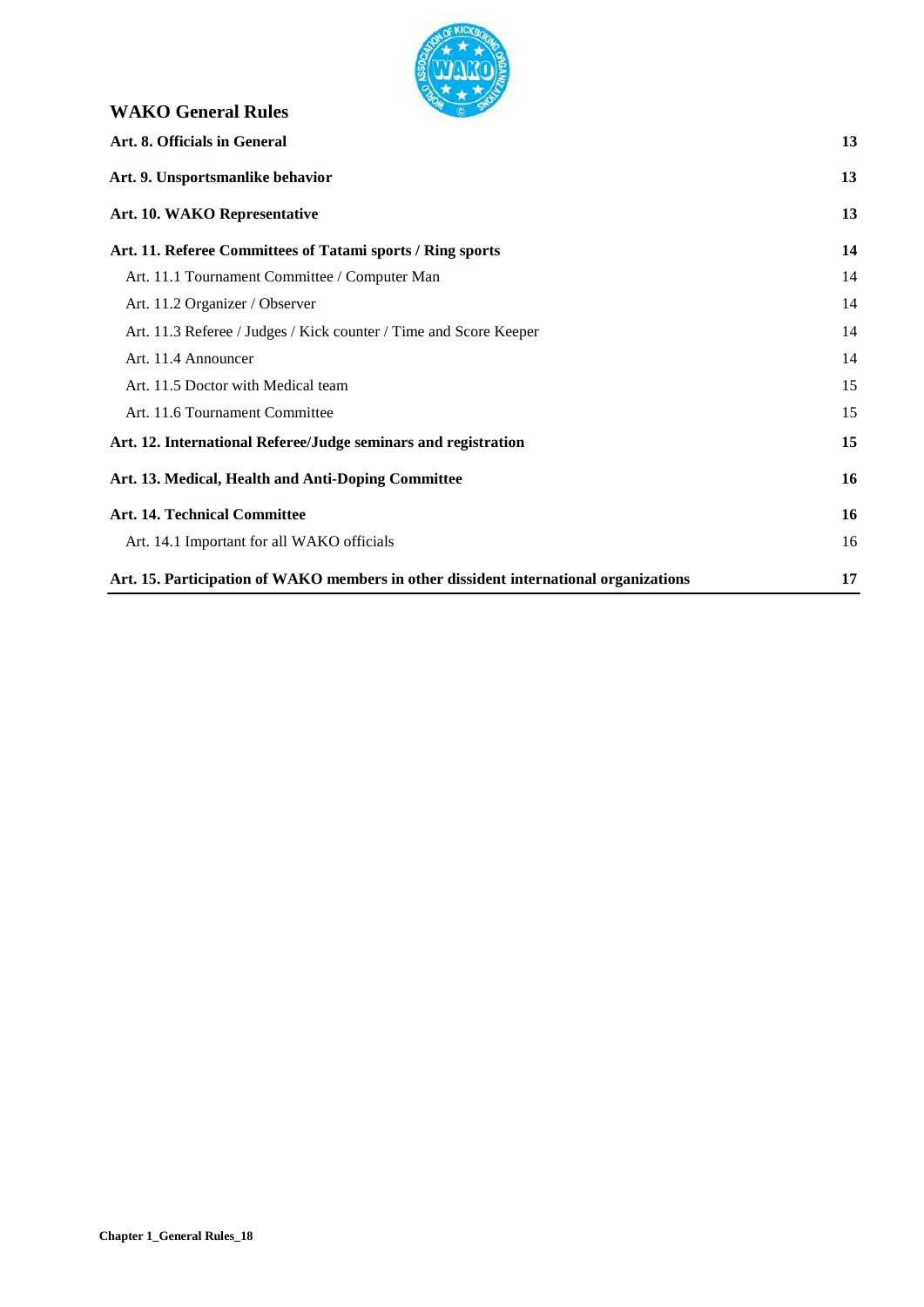

# **Chapter One – WAKO General Rules**

#### <span id="page-3-0"></span>**Art. 1. Rule changes.**

- Only WAKO Board of Directors have the power to officially decide rule changes either nominated by them or nominated by committees appointed by them. A change of rule must be communicated with the committee related to the subject. When changes of rules in the chapters (sport rules for each discipline), the changes become operative at minimum of 1 month after decisions taken. The date for an operative new rule must be communicated well to all committees and member countries in WAKO.
- Changes can be operative with immediate action if obvious mistakes are found in the text or if defined from the board of directors if it is seen as critical for health and security or in case of "force majeure". If a change is valid immediately it must be well communicated to all member countries by mail and by publishing on the internet. The exception for such practice is that there cannot be rule changes just in front of or during the World or Regional Championships.
- The Board of Directors can change rules in chapter 1 General Rules at any time. However, changes must be communicated well to all member countries by mail and on the internet. The date for an operative change must be well communicated.
- The Revised V18 rules will remain in force for a minimum of four years. Effective Date first of August 2016, Review Date March 2020.

#### **Art. 2. WAKO Events.**

All WAKO World Cup - A, B, C Class events must follow the WAKO rules completely.

#### **Art. 2.1. WAKO World Cups.**

- Each World Cup must follow the WAKO World Cup Minimum Criteria.
- A member of the WAKO Organising Committee/Technical Committee must be present at all World Cups. Attendance is agreed with TD.
- Every World Cup must agree to appoint a chief referee of Tatami and Ring with WAKO Technical/Referee Committees approval.
- Every World Cup Arena configuration must be approved by WAKO Organizing Committee.

#### <span id="page-3-1"></span>**Art. 3. Health and Security.**

#### **Art. 3.1 Health of Fighters.**

<span id="page-3-2"></span>WAKO is an official member of WADA, having fully adopted the World Anti-Doping Code. Every fighter is obliged to respect the Code both in and out of competition.

WAKO allow a maximum of 2 matches per day, during Continental or World Championships, in all ring sports, while there is no limited number of matches in the Tatami sports.

WAKO refers to its Medical Procedures and Health Security Guidelines that takes care of:

- **Introduction**
- **Anti-Doping**
- **Weight-Reduction and Nutrition Methods**
- Medical Fitness Certificate -Examinations
- Medical Check before competitions
- Medical Suspensions
- Medical Personnel
- Health Security at competitions

#### <span id="page-3-4"></span>**Art. 4. General, Equipment, Fighting Areas, Fighting Rules.**

#### <span id="page-3-3"></span>**Art. 4.1 Basic.**

- The basis of all kickboxing competitions is honor, fair play and honest competition.
- Results of matches will determine placing and final achievement of fighter, club or national team at the competition.
- Results and rank achieved by dishonorable acts will not be recognized by judges, referees and competition committees and officials will initiate penalty procedures.
- All WAKO official competitions and official National competitions, professional and amateur matches, prestige or title matches, must be under these rules.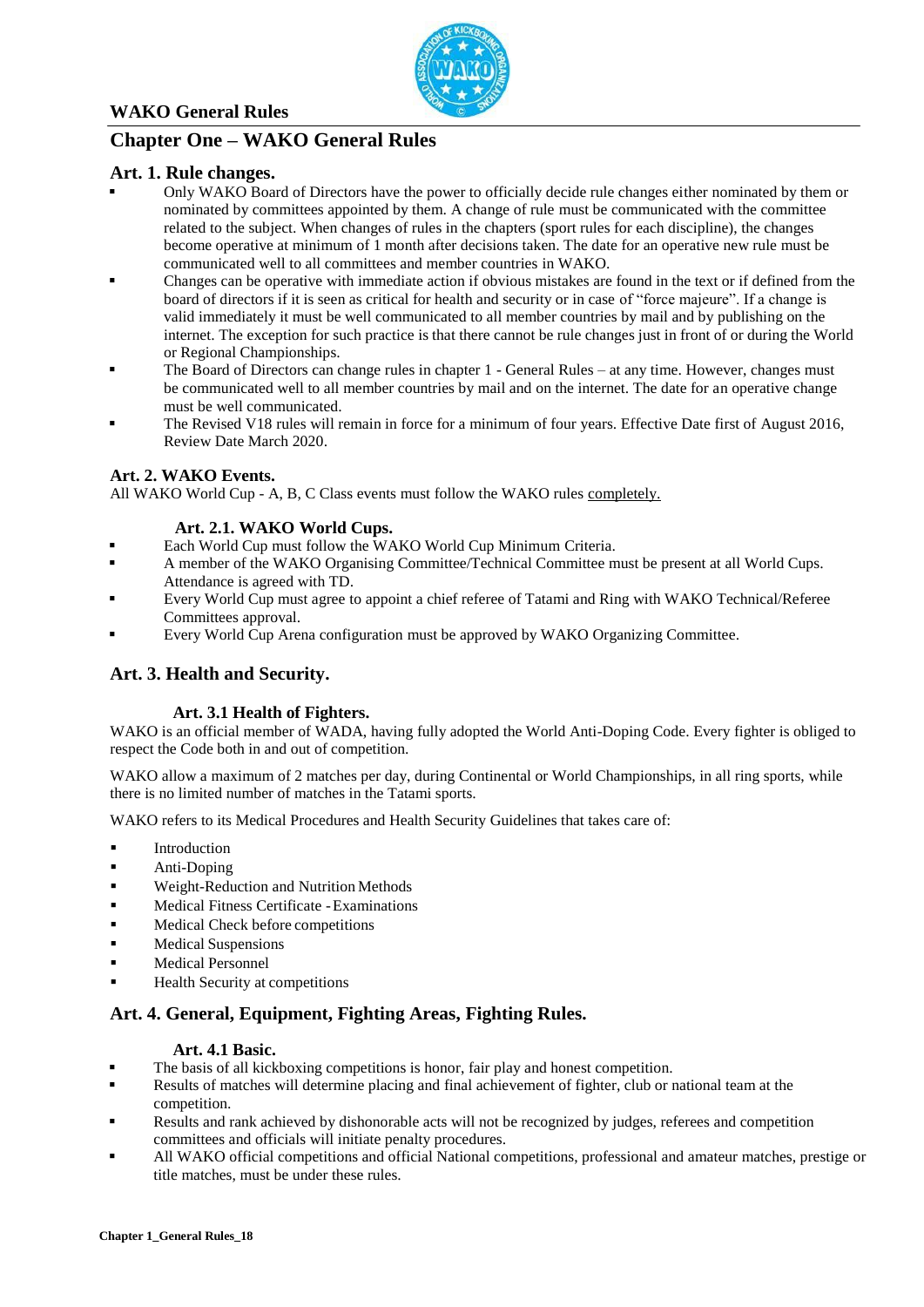

- All competitions and matches are on a voluntary basis. Also, the basis of all our activity in kickboxing must be according to fair play, respect of all participants, officials and respect a fundamental of WAKO rules.
- All sportsmen, coaches, officials, representatives, promoters and members of WAKO organizations must respect WAKO rules and the honor, dignity and moral values of all members, clubs, national federations and WAKO.
- All competitions on World, continental, national and all other levels must promote the development, popularization and rising quality of kickboxing as a sport and WAKO as an organization.

#### **Art. 4.2 Competitions.**

<span id="page-4-0"></span>Official WAKO competitions directly under WAKO headquarters' authority are (in repetition):

World championships for all age categories (cadets, juniors and seniors) and in all kickboxing disciplines

(Point Fighting, Light Contact, Kick Light, Full Contact, Low-Kick, K1 Rules, Musical Forms) as follows:

- Point fighting: younger cadets, older cadets, juniors, seniors, veterans male and female division
- Light contact: Older Cadets, Juniors, Seniors, Veterans Male and Female divisions
- Full contact: Younger Juniors, Older juniors, Seniors Male and Female divisions
- **Low kick: Younger Juniors, Older Juniors, Juniors, Seniors Male and Female divisions**
- K1-Rules Younger Juniors, Older Juniors, Seniors Male and Femaledivisions
- Musical forms (Styles with Weapon/s and Without Weapon/s) Younger Cadets, Older Cadets, Junior, Senior - Male and Female divisions
- Kick Light: Older Cadets, Juniors, Seniors, Veterans Male and Female divisions
- Continental championships for all age categories and in all kickboxing disciplines are the same as for world championships
- **Regional Championships for all age categories and in all kickboxing disciplines, are the same as for world** championships
- World cups for all age categories and in all kickboxingdisciplines
- Continental cups for all age categories and in all kickboxing disciplines
- **•** Open Championships, are the same as for world championships
- In World, Continental and regional championships only national teams may participate.
- Continental championships cannot be open championships for national teams from other continents.
- Clubs and members of National federations which are WAKO members can participate In World and continental cups.
- In senior championships only one member per national team can participate in each weight category in a fighting discipline
- In cadets and junior championships two members of national team can participate in each weight category in a fighting discipline
- For cups and other open tournaments there is no restriction on the number of competitors in one weight or fighting disciplines from same nation or club
- For Continental/World Championships a fighter can only fight in a division a maximum of one weight above his/her actual weight class. For example, if you weigh 65.5 kg, you can only fight in -69kg or -74kg.
- World and continental champions will take place every other year in one year will have world senior championships, the next year will have continental senior and world juniors and cadet's championships
- World and Continental championships may be held in two parts in different disciplines and in two countries, according WAKO Board decision.
- Point Fighting Kick Light Full Contact MusicalForms
- $\blacksquare$  Light Contact K1 Low Kick
- This may vary dependent on the WAKO Executive Board.
- Continental championships can be held at just one venue for alldisciplines
- World and continental cadets and junior championships will be held at the same time and place for all kickboxing disciplines
- World and continental cadet's championships can be held separately from junior championships.
- A fighter in one of the ring sports can only compete in one discipline during the same Continental/World Championships or any other kind of tournaments, including World Cups and cannot enter the tatami sports. A fighter can compete in Point Fighting, Light Contact and Kick Light during the same Continental/World Championships or any other kind of tournaments, including World Cups and cannot enter the ring sports.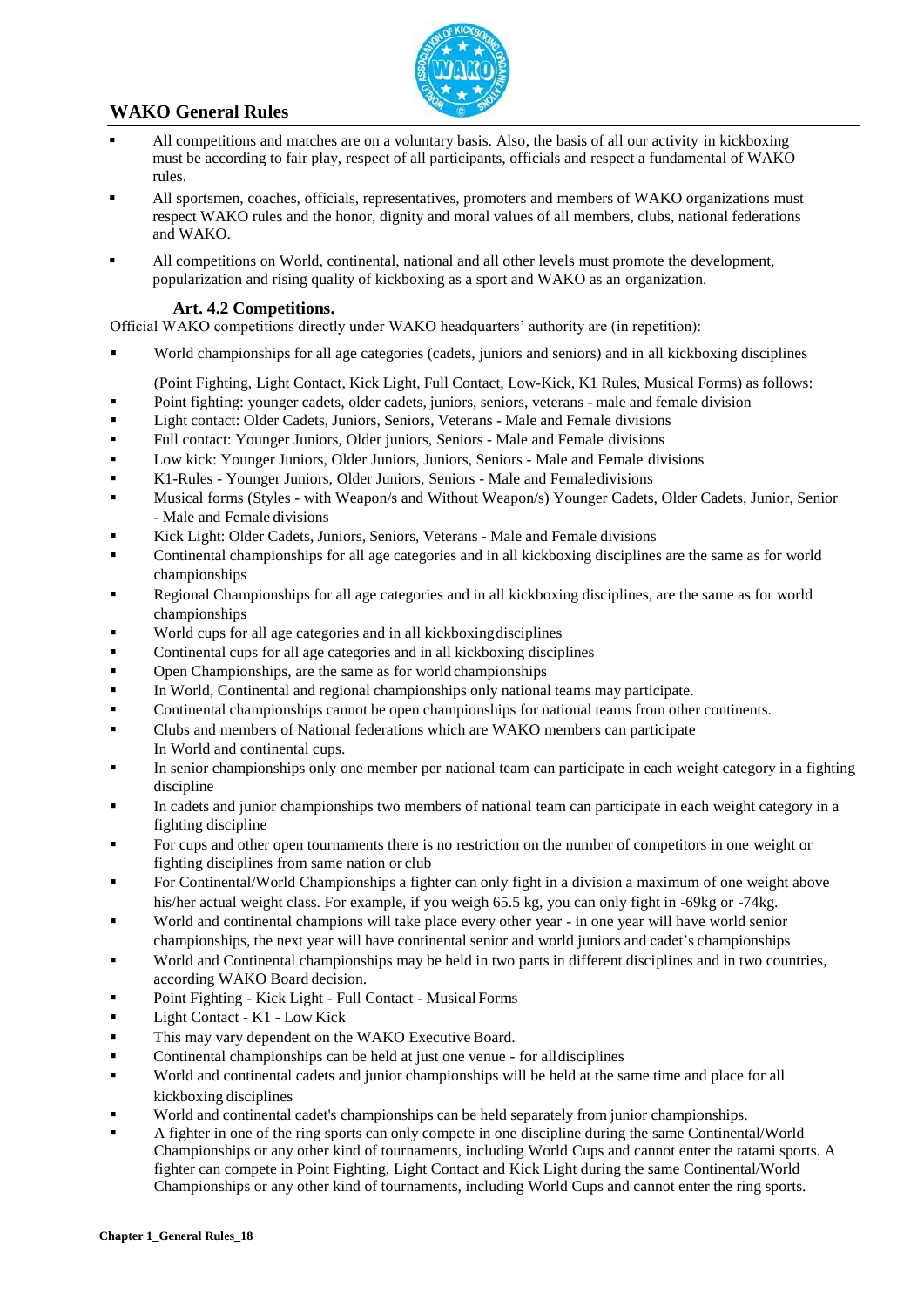

If a fighter is called for a fight in Point Fighting, Kick Light or Light Contact at the same time, the fighter must choose discipline with immediate response. In practice the fighter will be deleted in the category they do not choose.

#### **Art. 4.3 Equipment for competitions.**

<span id="page-5-0"></span>Promoters of competition (championships or cups) must provide necessary equipment for normal proceeding of tournament:

- Electronic digital or mechanical scales (minimum two)
- **Amplifier with sufficient number of microphones**
- Flags and CD with national anthems of each competing nationalteam
- Equipment for cleaning and drying floor
- Copying machine
- Timers for all official tables. Timers must be visible all times for the coaches
- Small pads for each Tatami (for giving sign that time of round has expired) or gongs for each ring
- Every fighting area must be marked by a number
- For each Tatami a pointer with two big black numbers (from 0 to 30) to display results and 4 small red numbers from 0 to 3 (2 at each side of big numbers) to display warnings or exits.
- An adequate display of current fight number
- An adequate time display
- The rules also refer to a Tournament Checklist which is produced.

#### **Art. 4.4 General for fighting/Equipment/Clothing.**

- At the beginning of the match the Referee gives an order to kickboxer to shake hands and then he says fight.
- The Referee has right to give an official warning to the kickboxer who is not ready for the fight or is late coming to the Ring or Tatami.
- If a kickboxer comes to the Ring or Tatami inappropriately dressed (wrong colour of the head-guard or gloves, using the safe equipment which is not approved by WAKO, using shorts with Muay Thai symbols, without wraps or mouth-guard) they will not be disqualified immediately; instead they will be given two minutes to remedy the matters. If the allowed time is up and the kickboxer is not ready, they will be disqualified.
- It's forbidden to turn the shorts inside out in order to hide Muay Thai symbols. Wearing of spectacles by a kickboxer during a bout is not permitted, but soft contact lenses are allowed.

#### **Stop Time.**

 If the Referee wants to stop the time of the bout he gives the command' 'STOP TIME'', to resume the fight they give the command' 'TIME'' and then the command ''FIGHT''.

#### **Beard and Hair (clarification).**

Kickboxers with a beard are allowed to participate in any WAKO tournaments, only if their beard has a reasonable length of not more than 2 centimetres. Females with a long hair, must be controlled so it does not disrupt the contest.

#### **Please note:**

It is Recommended that the hair be tucked inside the head guard or platted.

#### **Change of Referee's Decision.**

Only the Chief Referee and the Supervisor can change a Referee's decision in case of "material mistake".

#### **Safety equipment.**

- **Approved manufacturers:**
- Only WAKO Approved manufacturer's equipment/safeties may be worn or used at WAKO Events.
- **Elbow Pads:** Mandatory for all fighters in Points Fighting discipline.
- Gloves: Thumb MUST be fully attached to the main body of the glove (if the glove attachment is cut or broken the gloves cannot be used).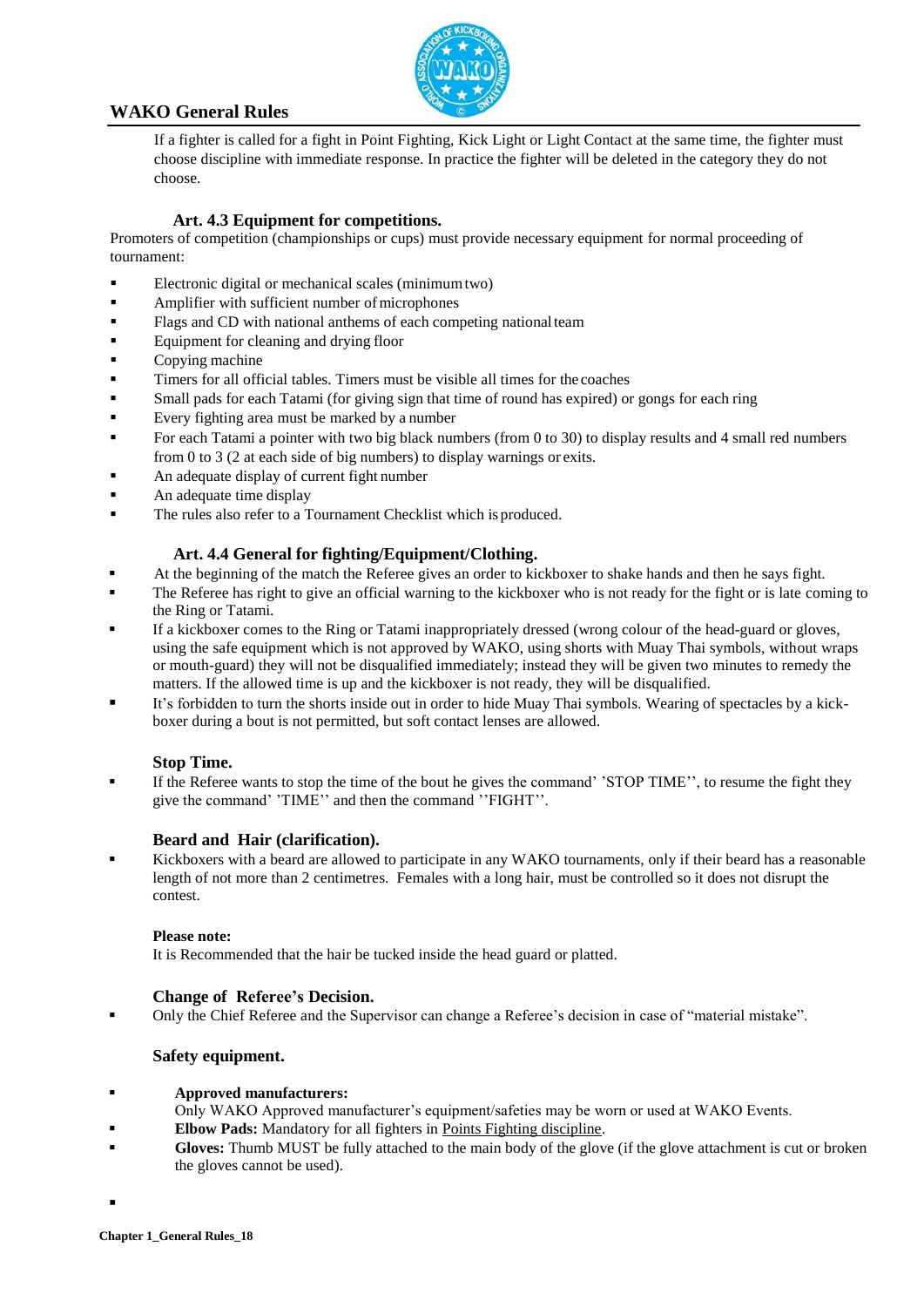

- **Coaches** (World Continental Championships):
	- Coaches must wear the National Team Track Suit.
	- Coaches must wear long trousers.
	- Coaches must wear training shoes.

#### **Clothing Referees.**

- Referee's and Judge's Uniform:
- Navy blue jacket with emblem of WAKO or National Federation.
- White WAKO shirt with short sleeves.
- WAKO bow tie (Ring and Tatami).
- Black trousers without turn-ups.
- Dark blue or black socks.
- Black gym shoes without heels or laces.

#### **Tooth Protection:**

- It's not allowed to use a mouth-guard over tooth braces unless a dentist doctor's certificate allows that.
- If the kick-boxer has braces on both upper and lower teeth he/she must have mouth-guard on both upper and lower teeth.
- Mouth-guard must enable free breathing and must be adapted to the fighter's mouth configuration. Mouth-guards can be of any colour. But must not protrude outside the mouth in any way.

#### **Spectacles:**

 Wearing of spectacles by a kickboxer during a bout is not permitted, but soft sport contact lenses are allowed

#### **Art. 4.5 Drawing.**

<span id="page-6-0"></span> No alterations can be made to drawing list once produced by organising committee. Only in a case of material mistake (wrong weight category, wrong age division, wrong discipline by WAKO Administration) which must be approved by Technical Committee in writing.

Order of criteria:

- Competitors from the same club or national teams in the same weight category must be split into separate parts (one in upper, the other in lower part of drawing list - the competitors can only meet in the final).
- Champions from last two championships (World and Continental) will be placed in separate parts of drawing list (one in upper, the other in lower part of drawing list - competitors can only meet in the final).
- If in a category there are an odd number of fighters, the defending champion (or favorite) will draw a bye (walkover) in the first match.
- Every draw list must have data as follows: name of tournament, place and date, name of discipline, sex, age, weight division, competitor's name and surname, club or nation and number of fight.
- All draw lists must be printed in 3 official copies for chief referee, for official table and for notice or bulletin board - all three lists must be the same and any changes must be repeated on all three with the signature of the chief referee. Also, unofficial copies of draw lists will be distributed to national team chiefs.
- Completed official copies with results, stamp and chief referee's signature are official WAKO documents and will be kept in archives for a minimum of 2 years.

#### **Art. 4.6 WAKO Competition calendar.**

<span id="page-6-1"></span>The WAKO calendar will be on the official web site at all times

The WAKO calendar will include:

- World and continental championships a minimum of two years before the date of championships
- **Regional championships and world and continental cups a minimum of one year before date of tournaments**
- International Open Tournaments of WAKO National federations, a minimum of one year before date of event (National federations are responsible for informing WAKO headquarters of dates and other details about Open tournaments) on the calendar there will also be other official activities such as seminars, meetings, etc.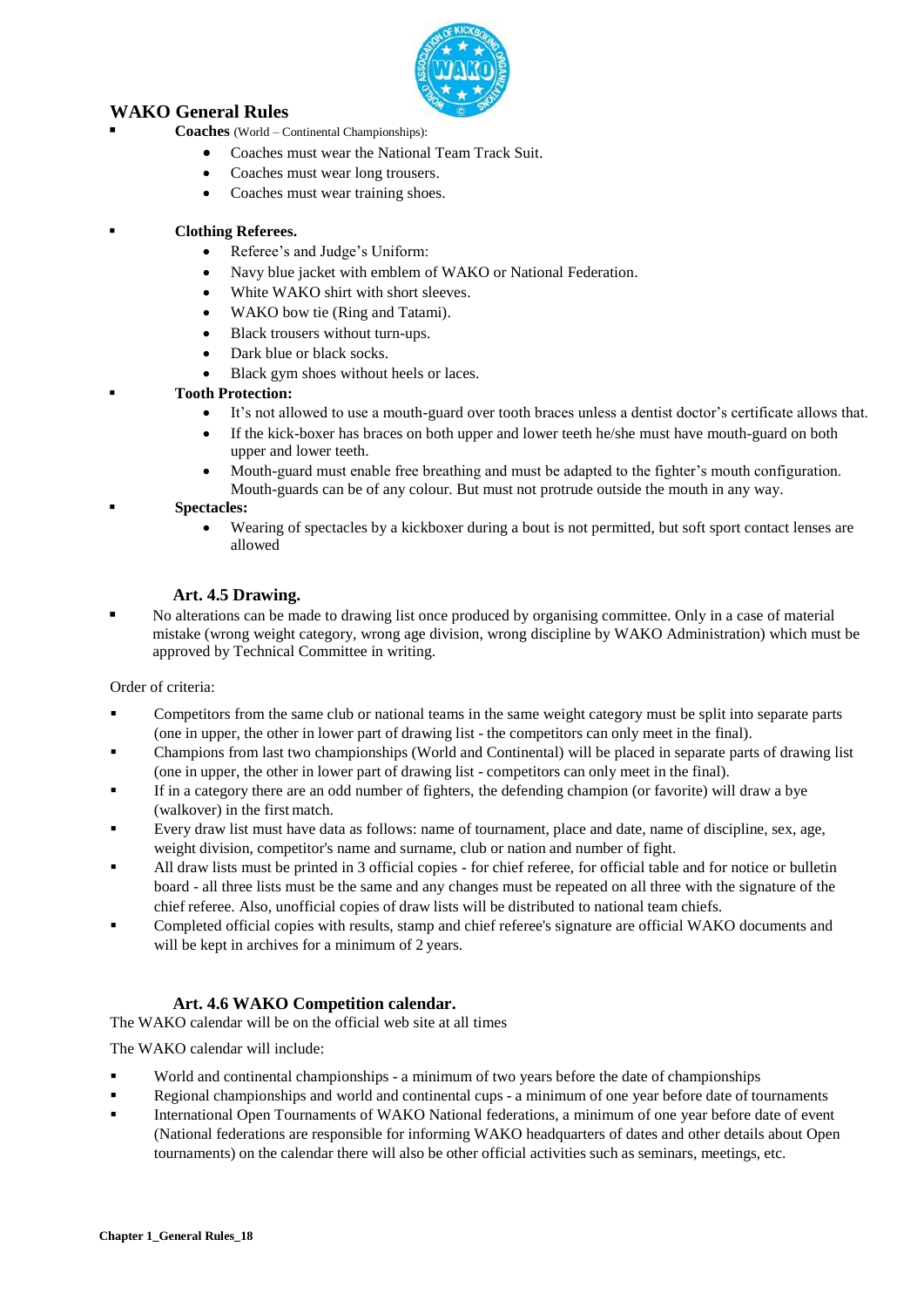

#### **Art. 4.7 Registration/Drawing System.**

- **Registration Compliance:**
	- All WAKO Approved Events must use the WAKO IF Approved Draw Systems including World and Continental Championships.
	- All World Continental Championships registrations must be done online.
	- Registration closes Two (2) weeks in advance of the World Continental Championships, weight control start date.
	- All WAKO World and Continental Championships must use the approved WAKO IF approved registration and draw system
- **Registration Accuracy/Responsibility** *(*World Continental Championships only):
	- When registration closes the Athlete must remain in their age/weight bracket. No changes are allowed. (If a kickboxer is overweight they will be disqualified and they cannot move up or down).

#### **Art. 4.8 Ranking/Seeding.**

#### *WAKO World Championships:*

- World Champion ( 1)
- World Silver medallist (8 16 32)
- Bronze Medallist who Lost to WC (5 9 17)
- Bronze medallist who Lost to Silver medallist (4 8 15)

#### *Continental Championships:*

- Continental Champion (1)
- CC Silver medallist (8 16 32)
- Bronze Medallist who Lost to Continental Gold medallist (5 9 17)
- Bronze medallist who Lost to Continental Silver medallist (4 8 15)

#### **Art. 4.9 Etiquette.**

- **Podium:**
- No personal or National Flags are allowed at or on the podium.
- No Coach or official is allowed to go to the podium during or immediately after the presentation.
- Athletes must present themselves to the podium in their National Track suit and T-shirt.

#### **Coaches Behavior:**

- A Coach / Second must remain seated during the contest.
- A Coach / Second must not comment on the referee or judge's decision at any time.
- A Coach / Second must adhere to all WAKO rules and Ethic state
- A Coach must not approach or talk to a Referee before, during or after a contest and discuss the contest / fight in any manner whatsoever.
- Coaches must be seated on the chairs provided and must not interfere with the smooth running of the bout by word, gesture or deed.
- If a Referee feels a coach is being inappropriate: After two (2) verbal warnings they have a right to punish the kickboxer if the coach or the second does not obey his orders.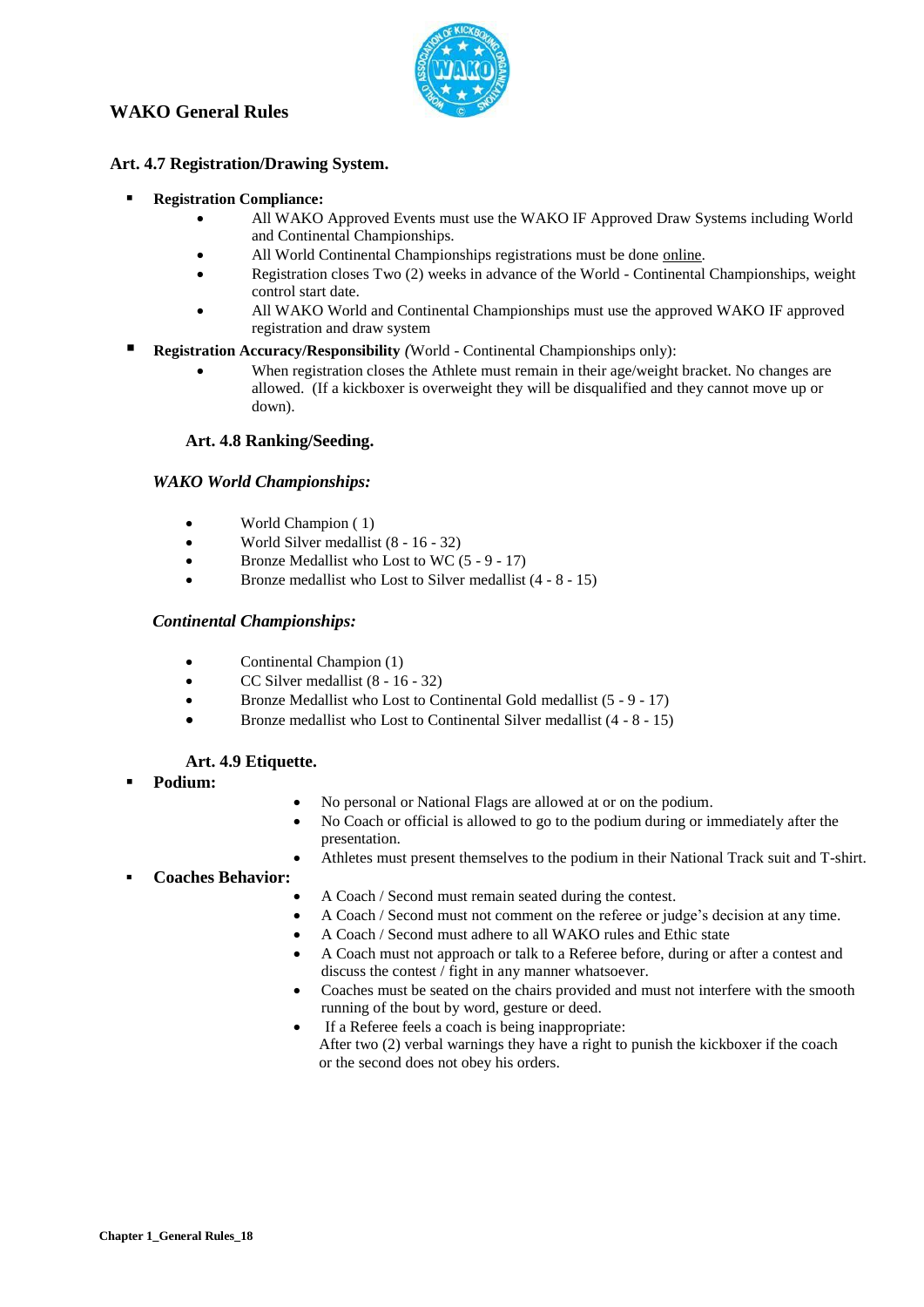

#### <span id="page-8-0"></span>**Art. 5. Official Championships and Tournament.**

#### **Art. 5.1 Promoters.**

<span id="page-8-1"></span>The promoters of all international WAKO events must be the President of the host country or any other but under the responsibility of the President. The President of the host country may if he wishes to have a partner, but this in no way relieves him of the overall responsibility of the tournament. The Promoter shall communicate directly with the WAKO World President on all matters concerning the event. The promoter shall send a written report to the Wako World President every sixty (60) days concerning the promotion of the event. Promoters of international events shall be responsible for the following:

#### **Art. 5.2 Championships.**

<span id="page-8-2"></span>The championships like World Championships and Continental Championships, or regional Championships (Asian, Arabian, Oceania, Pan Americans, African Championships) are promoted alternatively every second year. The championships can be organized as one championship including all disciplines or be divided in maximum two championships for the different disciplines and in agreement with promoter.

The venue for a championship:

- shall be a suitable auditorium seating of minimum 2000 spectators
- must have good space for all fighting areas and between all fightingareas
- must have a warming up section to take care of the numbers of participants attending
- must have areas for referees, organizers and WAKOofficers
- must have relaxing rooms and dressing rooms for the numbers of participants attending
- headquarter and administration rooms, faxes and copymachines

WAKO sanctioning fees of Championships and Cups differ and they are dealt directly by WAKO President in accordance with the majority agreement of the Board of Directors.

#### **Art. 5.3 World Cups.**

<span id="page-8-3"></span>A WAKO World Cup is such when it is promoted with normal Championship routines as:

- **Tournament for at Minimum 3 days.**
- **•** Arrival and Weigh-in day before start of fights.
- Point Fighting, Kick Light and Light Contact  $-2 \times 2$  minutes.
- Ring sports  $3 \times 2$  minutes.
- **Musical Forms.**
- Only WAKO rules shall be used.
- Official WAKO referees and judges only.
- World Cups are only open to WAKO members and their clubs/teams.

A WAKO Open tournament should not be open to all clubs of different international organizations. When using WAKO name though, it shall be promoted under WAKO rules only.

#### **Art. 5.4 Championship Trophies (World/Continental Championships).**

<span id="page-8-4"></span>A suitable and high class reward must be furnished for the following categories:

- Medals: first, second and two third places for all Competition Divisions.
- **Trophy for all gold winners. Trophy must be of an acceptable standard befitting the Continental/World status of** the event.
- Trophies for Team competition in Point Fighting.
- These awards shall be decided in the following manner:
- First place  $=$  3pts; Second place  $=$  2pts; Third place  $=$  1 pt.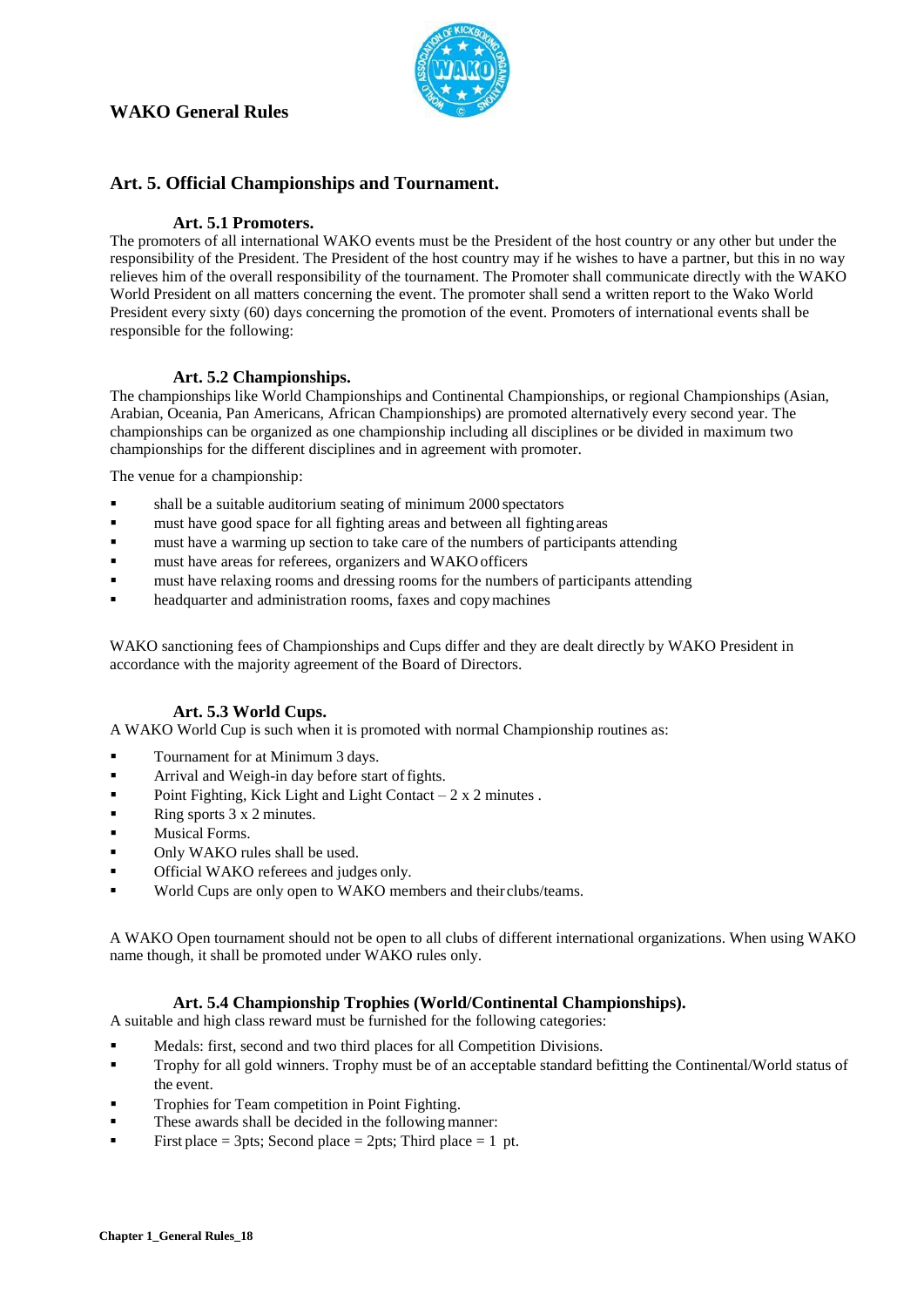

#### **Art. 5.5 Championship Headquarters.**

<span id="page-9-0"></span>The promoter shall select a Hotel which will serve as the tournament Headquarters.

#### **Art. 5.6 Scales.**

<span id="page-9-1"></span>There shall be a minimum of two medical weighing Scales made available to the Fighters a minimum of two days before the official weigh-in.

#### **Art. 5.7 Refreshments.**

<span id="page-9-2"></span>A refreshment area shall be provided for the use of the Referees, Judges and Officials. It should have a minimum of tea, coffee and soft drinks. The promoter will be responsible for sending the national WAKO Presidents all relevant information concerning the locations, dates, lists of hotels and prices, airport transportation and a complete schedule of events. The Promoter shall have transportation.

Coordinators assigned at the airport of the tournament city to assist the competitors upon their arrival. The National Presidents are responsible for providing their flight times to the promoter. The promoter shall be responsible for the providing of all personal and equipment necessary to conduct and administer the tournament.

#### **Art. 5.8 Tournament Check-List.**

<span id="page-9-3"></span>WAKO has made a tournament checklist to be distributed to the promoters of World and Regional Championships. If the promoter has to deviate from this checklist it is the promoters' responsibility to establish contact with WAKO and its Organizing Committee to find best possible solution.

<span id="page-9-4"></span>A tournament Checklist can be changed by the Organizing Committee or by the Board of Directors.

#### **Art. 5.9 Weigh in Procedures.**

Chairman of the referee committee and / or the Technical Director outpoint the WAKO officials to organize the weigh-in. During the weigh-in, two WAKO officials will be present, one female official and one male official.

Also one representative of a national federation connecting to each national team may be present, but only when their own teams weigh-in. However, they are not allowed to intervene on any occasion. The national representative cannot be in physical contact with the fighter, they should stand away from the scales at least 1 meter.

Each fighter must have their own WAKO sports pass with medical certificate included, valid for one year, to be shown at weigh-in. In addition, they must have available their official passport. After being weighed, each fighter must be declared fit for fighting by a qualified doctor.

The fighters of each weight category will be weighed the day before the start of competition or on the same day that they have been drawn to fight. For a single fight for a fighter, a normal procedure is to have weigh-in approx 24 hours before the fight.

If weighing in on the same day of the fight, the fights will start at least 3 hours after the weighing time, or in a shorter lapse of time if the Board of Directors so decide, after consulting the Medical Committee, provided that the decision is not prejudicial to any fighter taking part in the first bouts of the tournament.

The weigh-in will be held according to the tournament schedule. The announced time in each competition is understood as official and must be respected. Weighing in outside the official announced time will not be allowed, except if the weigh- in is not considered as finished of those teams present within the announced time. For the first official weigh-in (in the registration period) there may be given possibility to weigh-in after the official time, if any delays of travel for a team, properly announced and warned from the national federation if such may happen. However, it is not allowed for any team to speculate in arrival after official weigh-in time announced in the invitation papers. All teams must have weighed-in before drawing. If the fighter exceeds their weight, they can within the official time get a second and last chance to reach the limit one hour after the first attempt. If a kickboxer does not make the weight at this second weighin, they will be disqualified.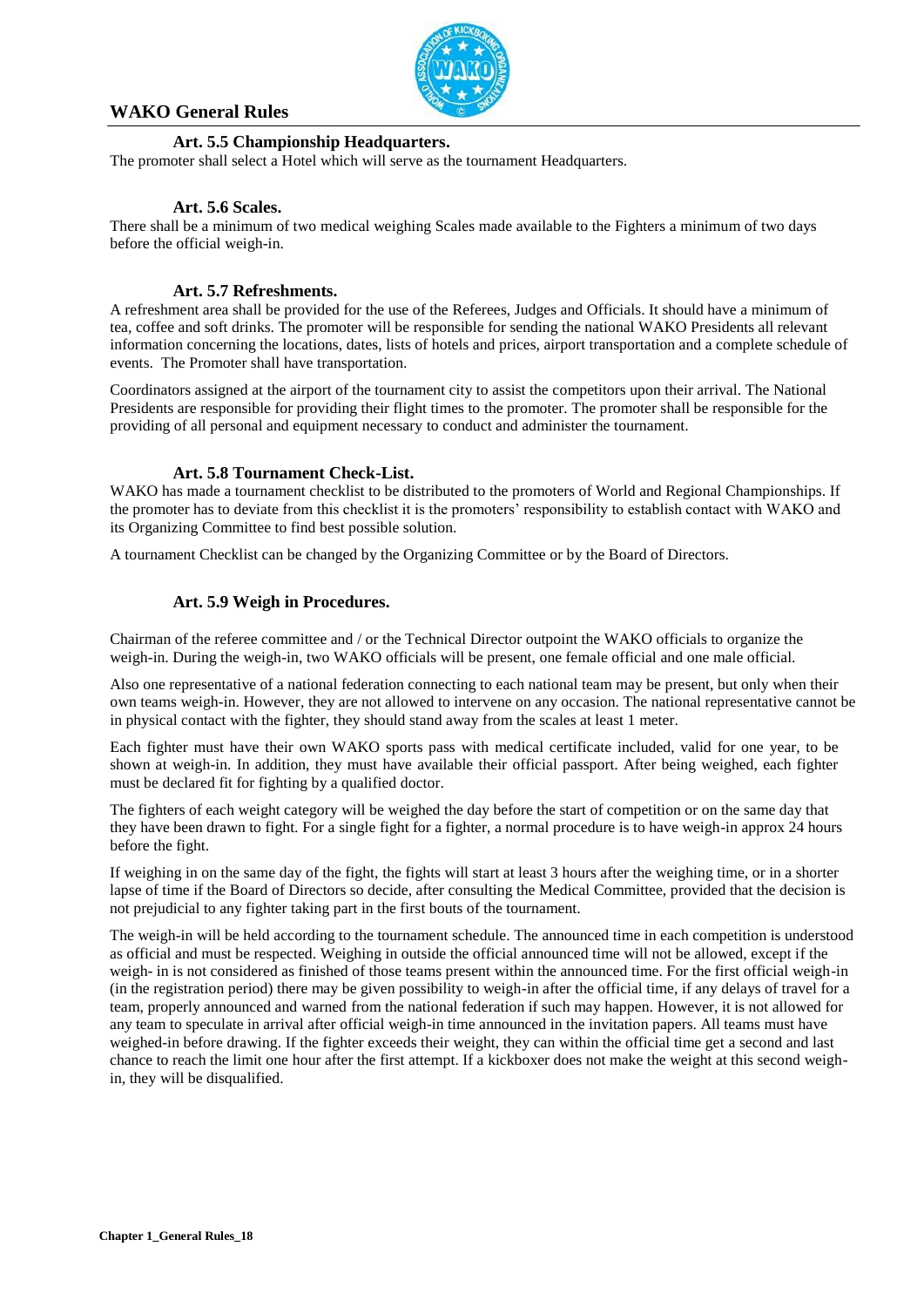

It is also allowed for all national federations to substitute one fighter with another, before the end of the official weighin and before the medical check-up, on condition that, within each competition where substitutes are allowed, the fighter in question has been registered as a reserve for that, or in any other weight category.

**Daily weigh-ins:** Ring sports have mandatory daily weigh-ins during the tournament. The weigh-in is done in the morning at an announced time, considered as official. Weighing in outside the official announced time will not be allowed, except if the weigh-in is not considered as finished of those teams present within the announced time. All fighters must bring their own national passport as identification. If the fighter exceeds their weight, they can within the official time get the second and the last chance after 45 minutes after the first attempt to reach the limit. The weight registered on that occasion is final. If the fighter does not make the weight at this second weigh-in they will be disqualified.

The weight is what the scale shows when the fighter is undressed. The weight must be displayed in metric measures. Electronic scales can be used. A fighter is allowed to fight solely within the category defined by the weigh-in. The weight must be on hard floor and not on carpet.

The weigh-in must be done in a discrete manner, respecting both male and female's need for discretion. It is to prefer to use separate rooms for male and female.

Any speculation or deliberate actions that will question or break the above rules will be sanctioned, both for fighters involved and the national federation responsible.

#### **Art. 5.10 Weight Classes.**

A fighter cannot compete in two different weight classes at a WAKO World or Continental Championship

If a competitor fails their weight during the registration period, they can within the official time get only one time a second chance to reach the limit. Second chance can be given only after one hour from the start of weigh-in. The weight registered on that occasion is final.

Weigh-in procedure (registration period): The second and the last chance to reach the limit will be done after one hour after the first attempt.

Daily weigh-in: The second and the last chance to reach the limit will be done a maximum after 45 minutes after the first attempt but must before the publicized closing time.

If a kickboxer does not make the weight at this second weigh-in, they will be disqualified.

#### <span id="page-10-0"></span>**Art. 5.11 Nationality of a fighter.**

In Continental/World Championships or any other kind of tournaments, including World Cups competitors must represent nationality for the country they represent, showing the passport for the respective country.

Under special circumstances a competitor can change representation one time but the requirements for that is:

- 1) Official national confirmation of permanent residence in their new country.
- 2) The change of representation must be applied on to WAKO HQ, explaining the reason for the change.
- 3) There must be a written agreement with the country oforigin.
- 4) Any speculation for such representation will not be allowed. Such can be punished for the competitor as well as for the new country.
- 5) They cannot again switch back and participate for their origin country.

A competitor having two passports form different countries can only make a switch one time. If changing representation, it must be done according to a written agreement between the countries and applied on to WAKO HQ. At weigh-in, official passports must be shown to the registration/weigh-in officials in charge. In Continental Championships competitors from other continents are not allowed to participate.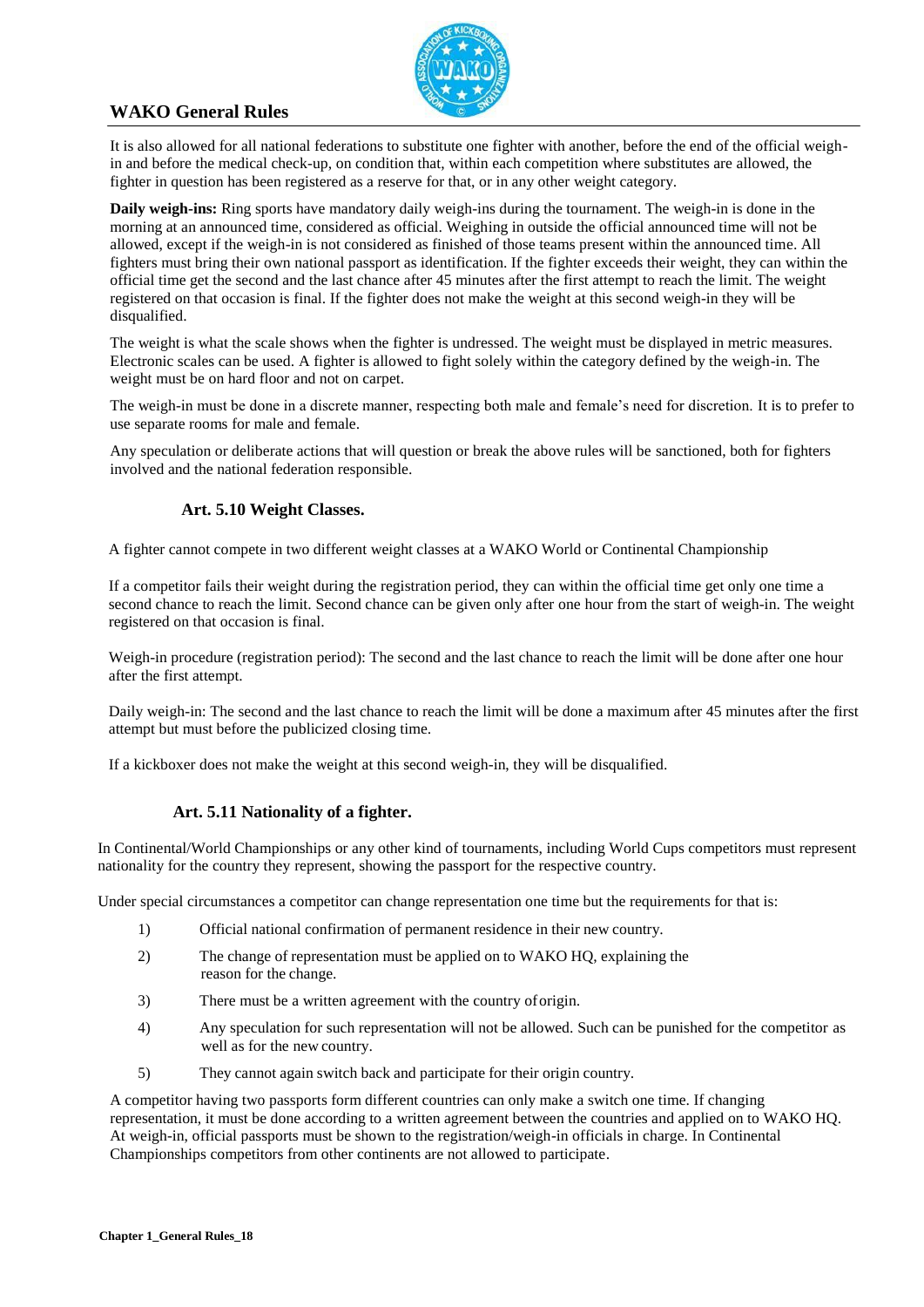

#### <span id="page-11-0"></span>**Art. 6. Protests.**

#### **Art. 6.1 Event protests/appeal.**

<span id="page-11-1"></span>The written protest must describe clearly the problem. The Chief Referee must deliver the protest to the Appeal Board/Referee Committee who will also consider the problem. The protest will be handled immediately.

- *Official Appeal Protest Panel.*
	- Composition of the Appeal Panel. The Appeal Jury is composed by the following:

IF Referee Committee of Ring and TD for Ring. IF Refereeing Committee Tatami and TD for Tatami.

- No two members may be appointed from the same National Federation. The IF RC and TC should also appoint three additional members with designated numbering from 1 to 3 that automatically replace any of the originally appointed Appeals Jury members in a conflict of interest situation (same nationality, family relationship by blood, etc...)
- The following sequence must be followed when making a protest. It is hoped that at each stage the priority is for an amicable resolution, but if not then.
	- The Chief Referee of the Ring/Tatami must receive the protest in written form within 30 minutes after the fight
	- If not resolved escalate issue to Area Control Referee
	- If it is not resolved it must be write down, sign and hand the complaint to Area Control Referee to escalate along with WAKO Complaint fee  $\epsilon$ 100 (Within two matches)
- WAKO Appeal Committee review complaint and make final judgement.
- If the protest is found invalid, the deposit (protest money) will be donated to WAKO IF.
- If the protest is successful, the money will be refunded.

Note that in the Full Contact, Low-Kick, K-I, Light Contact and Kick Light there will be no changing in decisions as described in Article 18 in the Ring Sports and in Article 17 in Light-Contact.

#### **Art. 6.2 Irregular protests.**

Irregular protests regarding disagreements of decisions, where fighter's protests by delaying further program in the ring/tatami, such as sitting down in the ring/tatami, decided by himself or stimulated by his coach/team to do so, will be reacted on by the Referee Committee or by the Board of Directors directly. The consequence can be that the total team of the discipline can be excluded. If security staff has to intervene and in case of conflict due to this action, it will lead to immediately disqualification of the whole national team. A protest will only be accepted in a written letter and a protest will not be handled if actions mentioned above are in place.

#### **Art. 7. Video evidence.**

Video footage is not applicable to WAKO events. Video footage may not be used to resolve any queries, complaints or points of clarification.

#### **Art. 8. Officials in General.**

All Officials on championships and cups are WAKO Officials. They are not Officials of their own countries or federations. They must be completely neutral. At all times during championships they represent WAKO. They must show a positive, honest attitude and fair play to everyone.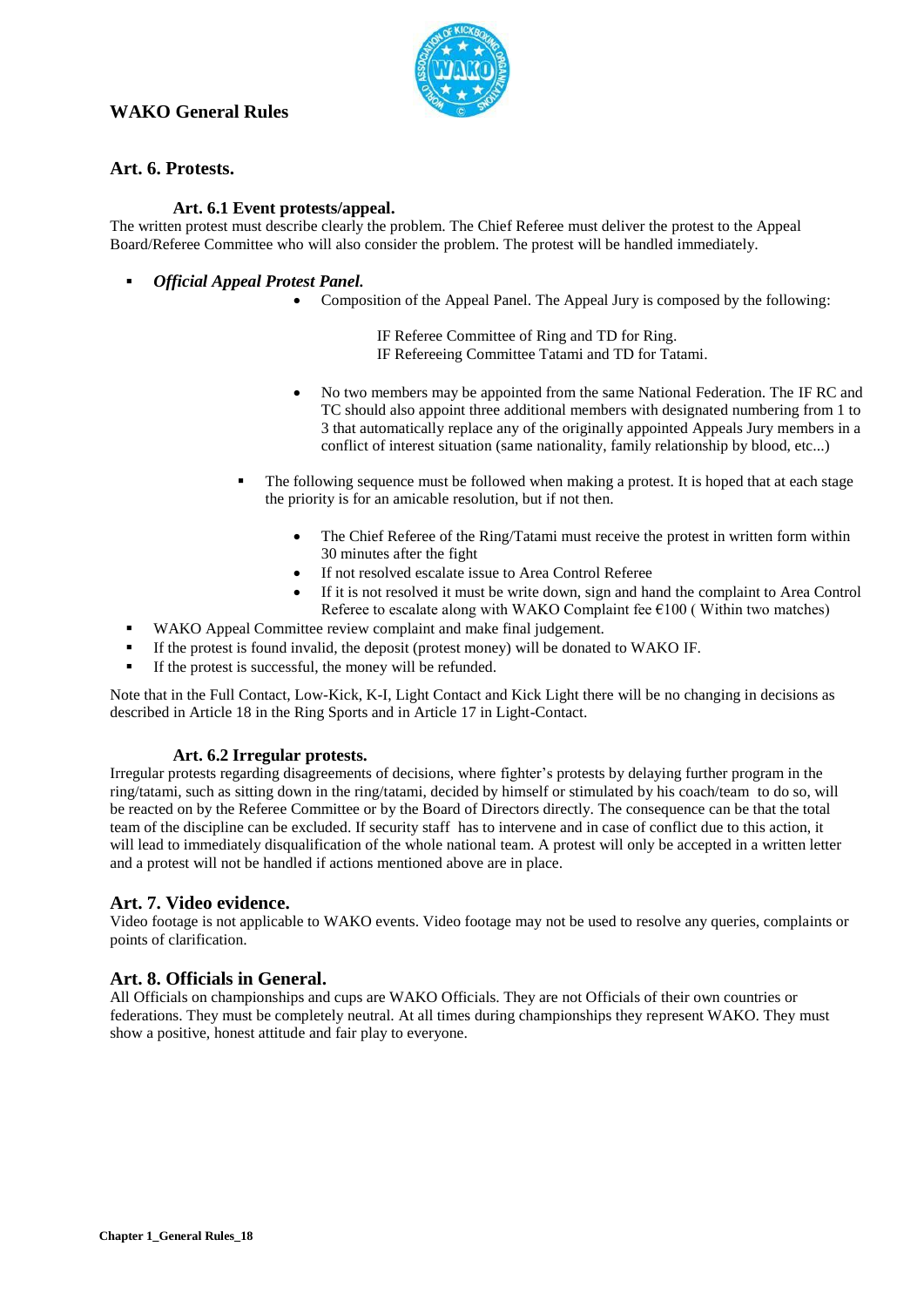<span id="page-12-0"></span>

<span id="page-12-1"></span>Officials at WAKO World, Continental and Regional Champions and WAKO World Cups are:

- Representative of the WAKO Board of Directors.
- Chief Referee Committees (Ring sports and Tatamisports).
- Chairman of the various Committees.
- $\blacksquare$  Administrator / computer man.
- Chief referees for Tatamis or Rings.
- **Referees.**
- **Judges.**
- Kick counters.
- Time keeper.
- Score keeper
- Announcer.
- Doctor with medical team.

#### <span id="page-12-2"></span>**Art. 9. Unsportsmanlike behavior.**

If the competitor, coach or non-combat members of the contestant's delegation behave in such a way towards any WAKO Official, delegation, competitor or volunteer, including members of the general public, as to harm the prestige and honour of WAKO and Kickboxing, as examples but not limited to

- Verbal Abuse;
- Physical Abuse;
- Inappropriate Gestures;
- Intimidation;
- Obstructing the continuation of the championships
- Trying to manipulate or influence the judge´s decision, the delegation will be penalized in one or both of the following ways:

1. at the sum adopted by WAKO Appeal/Complaint Committee at the Championships by majority vote.

- $\epsilon$ 5,000
- $\epsilon$ 10,000
- €20,000

 The president and the National Federation will be responsible for the payment of the fees for their entourages.

2. The WHOLE delegation will be disqualified for the period up to two years from all future International WAKO Championships.

#### **Art. 10. WAKO Representative.**

A WAKO representative must be present in all WAKO World and Continental Championships and/or World, Continental and Regional Cups. The representative at a tournament can be the WAKO President or a member of the WAKO Executive Board. They are responsible for seeing that all championships or cups are under WAKO rules and that all results will be WAKO official results. For each championship or cup the WAKO Board or WAKO President will nominate a WAKO Representative.

#### <span id="page-12-3"></span>**Art. 11. Referee Committees of Ring sports / Tatami sports.**

In WAKO we have created two Referee Committees: one for Tatami sports and one for Ring sports.

The Chairman of each Committee is responsible to name Supervisors for Tatami or Rings and with Supervisor deploy referees and judges for Tatami and Rings. With each Supervisor they check tatami, rings, official table equipment, referee and judge uniforms and they will permit the start of competition. They will divide draw papers to the official tables and collect them after finished matches. They are the supervisor of the weigh-in. They are responsible for making draw lists (with the administrator) and only they can make changes to official draw lists. They will be the supreme referee in protests. His decision about protests will be binding.

Referee Committees are named by WAKO Board of Directors and stay in charge for 4 years unless decided by the WAKO Board .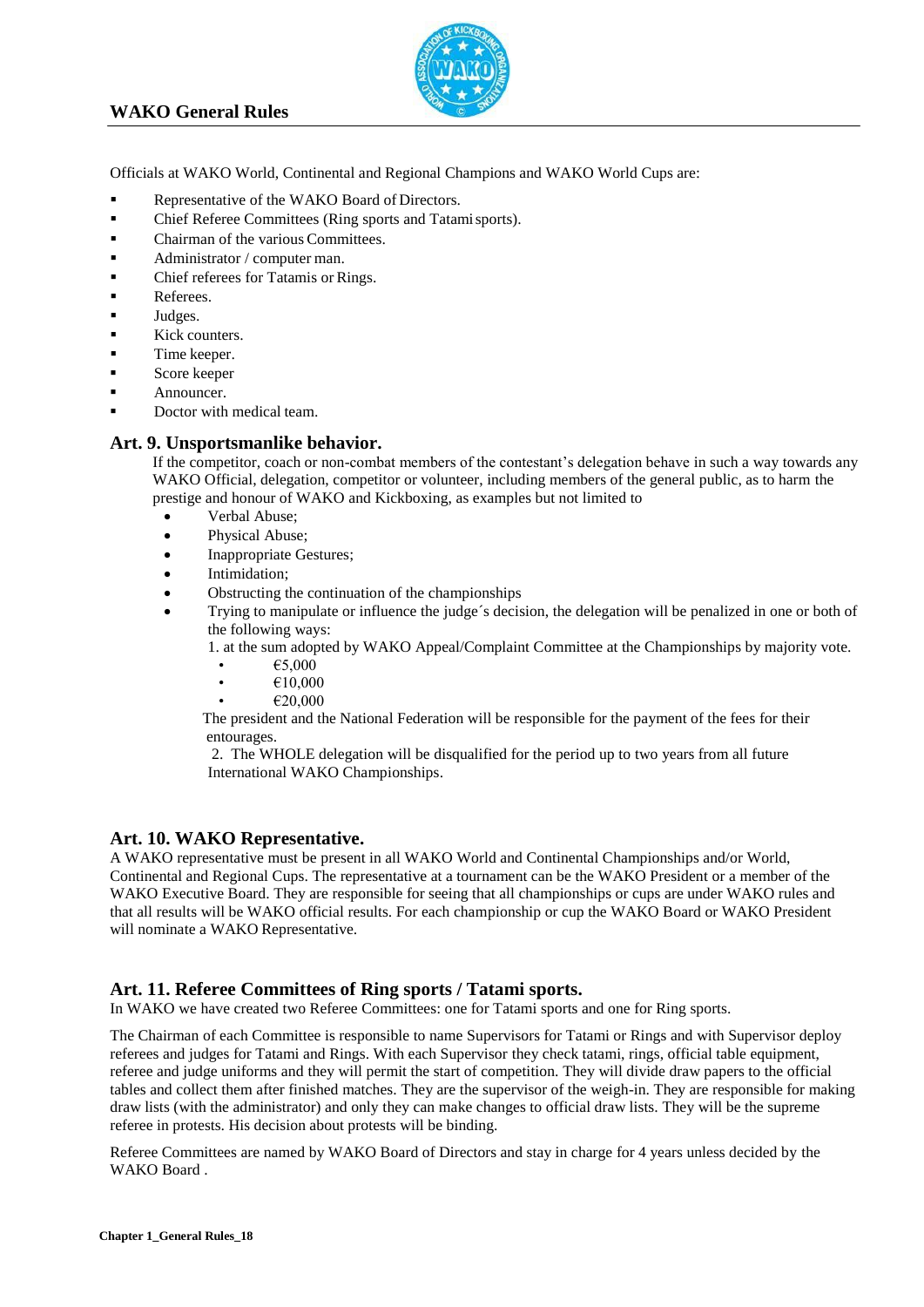

#### **Art. 11.1 Tournament Committee / Computer Man.**

The Administrator is responsible for collecting all registration material and loads data into a computer to prepare draw lists. With the Tournament Committee he makes the draw lists and distributes them to the official tables. He collects completed draw lists after matches are finished and transfers the results to the computer. He will make an official report of the Championship or Cup and distribute the official report to all representatives of national teams. If the promoter of a championship cannot appoint a responsible person for administration, the WAKO Board or WAKO President will nominate an adequate person.

#### **Art. 11.2 Chief Referees.**

<span id="page-13-0"></span>Chief Referees (named by the Chairman of Tatami sports / Ring sports) are responsible for normal procedures for matches held on tatamis or rings. They will deploy referees and judges for every match according to their quality and with respect for neutrality rules. They are responsible for the correct compilation of the draw list with results, and at the end they will sign the draw list and give it to the responsible. In case of protests, they must follow procedures and they make a first-level decision. If the protester is not satisfied with their decision, the Chief Referee will explain all details of the protest to the WAKO Appeal Committee, who make a final decision. Chief Referee supervises referees and judges and can change a referee's decision only in case of a "material mistake".

In musical forms the Chief Referee will give the signal to competitors to start performing and they coordinate the work of other judges.

The Chairman of Referee Committee of championships or cups will appoint Chief Referees from well experienced referees who come with their national teams.

#### **Art. 11.3 Referee / Judges / Kick counter / Time and Score Keeper.**

<span id="page-13-1"></span>The duties of Referees, Judges, Kick Counter, Time and Score Keeper are descript in the chapters General Rules of Tatami Sports or General Rules of Ring sports.

#### **Age Limit for Referees and Judges.**

The official age for officiating at WAKO title tournaments as Referee or Judge has to be 21 years minimum. There is no age limit for WAKO Referees and Judges as long as they are medically fit and healthy and can perform their duties on Tatami or in the Ring.

#### **Art. 11.4 Announcer.**

<span id="page-13-2"></span>Before the match they call the fighters to the Ring. First they call the fighter in the red corner and after they call the fighter in the blue corner.

At championships and cups, the announcer will call the next two fighters to prepare for the next match. After calling the fighter three time, and they do not arrive at the ring/tatami, they will give the order for the time keeper to start the timer. If the fighter does not arrive within the two minutes, the Chief Referee will give a sign to the referee and announcer who will announce the winner of match by opponent's WO. In musical forms competitions, they will read loudly each mark of judges. Time Keeper will be nominating by Chief Referee or by promoter.

#### **Art. 11.5 Doctor with Medical team.**

Doctor must be ready for immediate intervention on the Referee's call. Before the Referee's call they cannot enter on the tatami or in ring. Medical team must have enough equipment and enough doctors and technicians for safe and quick intervention at all fighting's areas. Doctors must have experience in treating kickboxing specific injures. The Promoter is responsible to provide adequate medical team, with ambulance vehicle. WAKO Medical Procedures and Health Security Guidelines must be followed.

#### *Stop Time.*

In Tatami sports maximum time for medical stop in one match is a rolling 2 minutes for each athlete. After which the contestant who has exceeded the two minutes is deemed as being no longer able to continue. In Ring sports official Doctor has two (2) minutes each time they are called to the Ring.

#### *Cuts /Bleeding.*

- In case of a cut or bleeding the official Doctor should decide within 2 minutes if a competitor can continue or not. The medical treatment of the injury is not allowed in this period.
- Heeding the tournament Doctor's opinion, the Referee will then decide whether the bout should be continued, however only in case when the Official Doctor allows a kickboxer to continue the bout.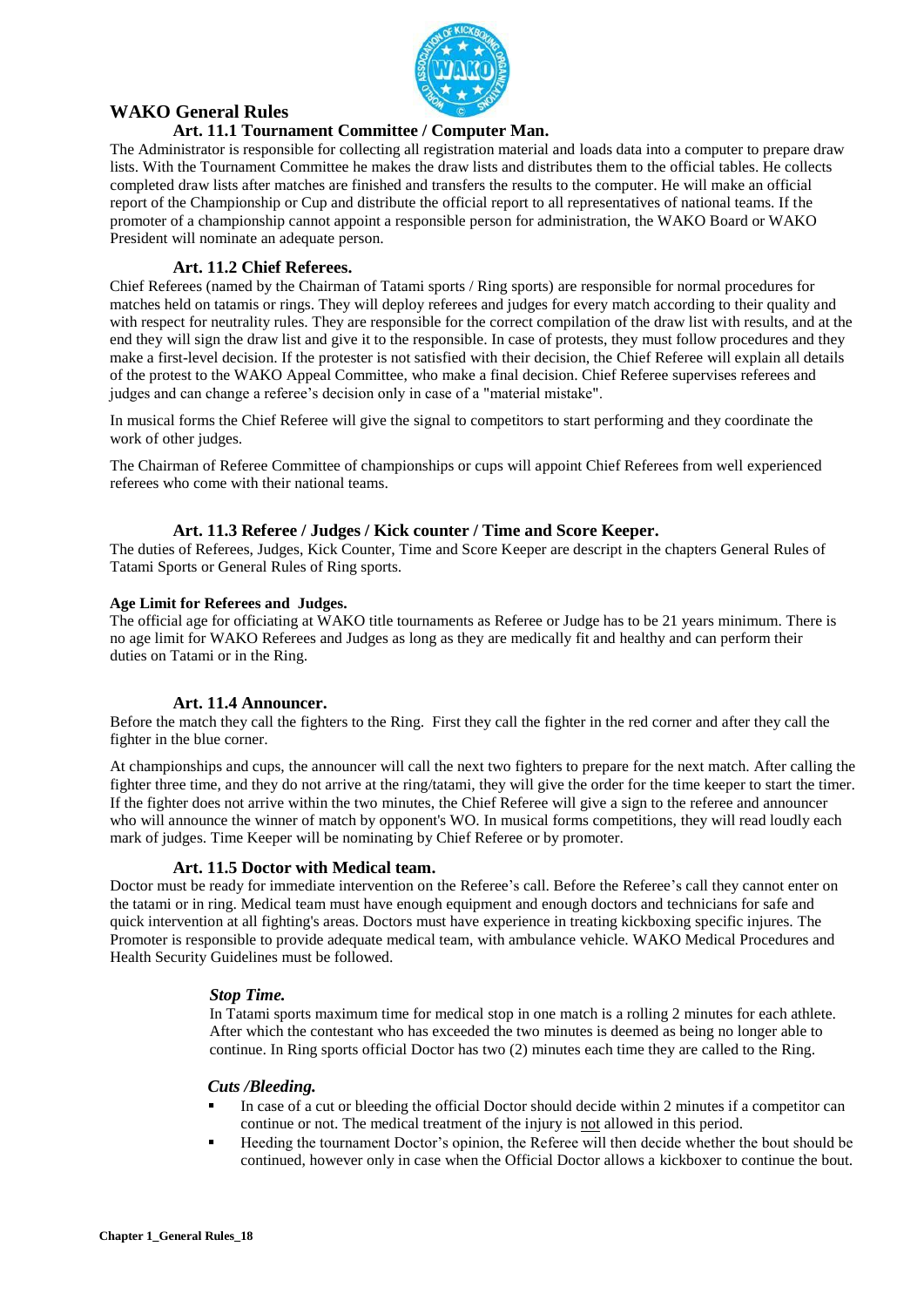

#### **Art. 11.6 Tournament Committee.**

<span id="page-14-1"></span><span id="page-14-0"></span>The WAKO Board of Directors shall select the Tournament Committee. The Committee shall consist of at least three members. The leader of the Committee shall be known as Tournament Director. It is of importance that all members of the group speak English.

The Committee meets in front of World Cups and/or Continental/World Championships. If necessary, they initiate other meetings, but are requested to meet during events/tournaments. Otherwise they communicate by mail and by telephone.

#### **RESPONSIBILITIES:**

- They are responsible for the disciplines.
- They will be responsible for all Chiefs referees and their staff in the arena throughout the event.
- They will have the responsibility of being in complete charge of all paperwork regarding results and complaints.
- They will have a close cooperation to the Referee Committee and will facilitate all referee seminars.
- They will together with the promoter take care of the event/promotion/tournament and make sure everything is arranged according to the WAKO rules. Any deviation to the rules has to be cleared by the committee or through the Board of Directors.
- They will take care of all official weigh-ins or point out Referees/Officials who will take care of it.
- They will report to the Board of Directors and to the WAKO President.
- They will take care of protests and give advice to the Board of Directors present. The Board of Director's decision will be final and based on a majority decision.

#### **Art. 12. International Referee/Judge seminars and registration.**

In preparation of World /Continental Championships and Cups the Committee organizes seminars so to make sure that the judging and behavior of referees are at their best.

When sending out letters of invitation to championships, WAKO will write an extra note concerning referees and judges including all demands for their preparations.

The organization of seminars will be as follows:

- All referees and judges must have a copy of the updated rules which will be used during the seminar.
- By tests, make sure that all judges and referees talk a minimum of English. By the English also rate the referees and judges into categories (both in language andexperience).
- The seminars will deal with each kickboxing style and the rules to be used during the tournaments.
- Make sure that all referees and judges wear the same uniforms which are important for the WAKO image.
- The sequence in a seminar contains:
- Verbal introduction and explanations.
- Verbal explanation of main issues that normal causes problem in order to harmonize the judges.
- Any video presentation to explain situations.
- **Practice teaching using fighters in action.**
- Using scorecards or/and explaining digital system.
- Written tests/exams.
- Registration.

All referees and judges are registered and are given points during a championship and approbated events. The best referees and judges will be invited as official referees to participate in the Championships. The referees and judges will get their license based on their performance in the Championships.

#### **Art. 13. Medical, Health and Anti-Doping Committee.**

The Committee has at least Three (3) members. The leaders take the initiative to organize the work inside the committee. It is important that all members of the group speak English.

The committee meets in front of World Cups and/or Continental/World Championships. If necessary, they initiative other meetings, but are requested to meet during events/tournaments.